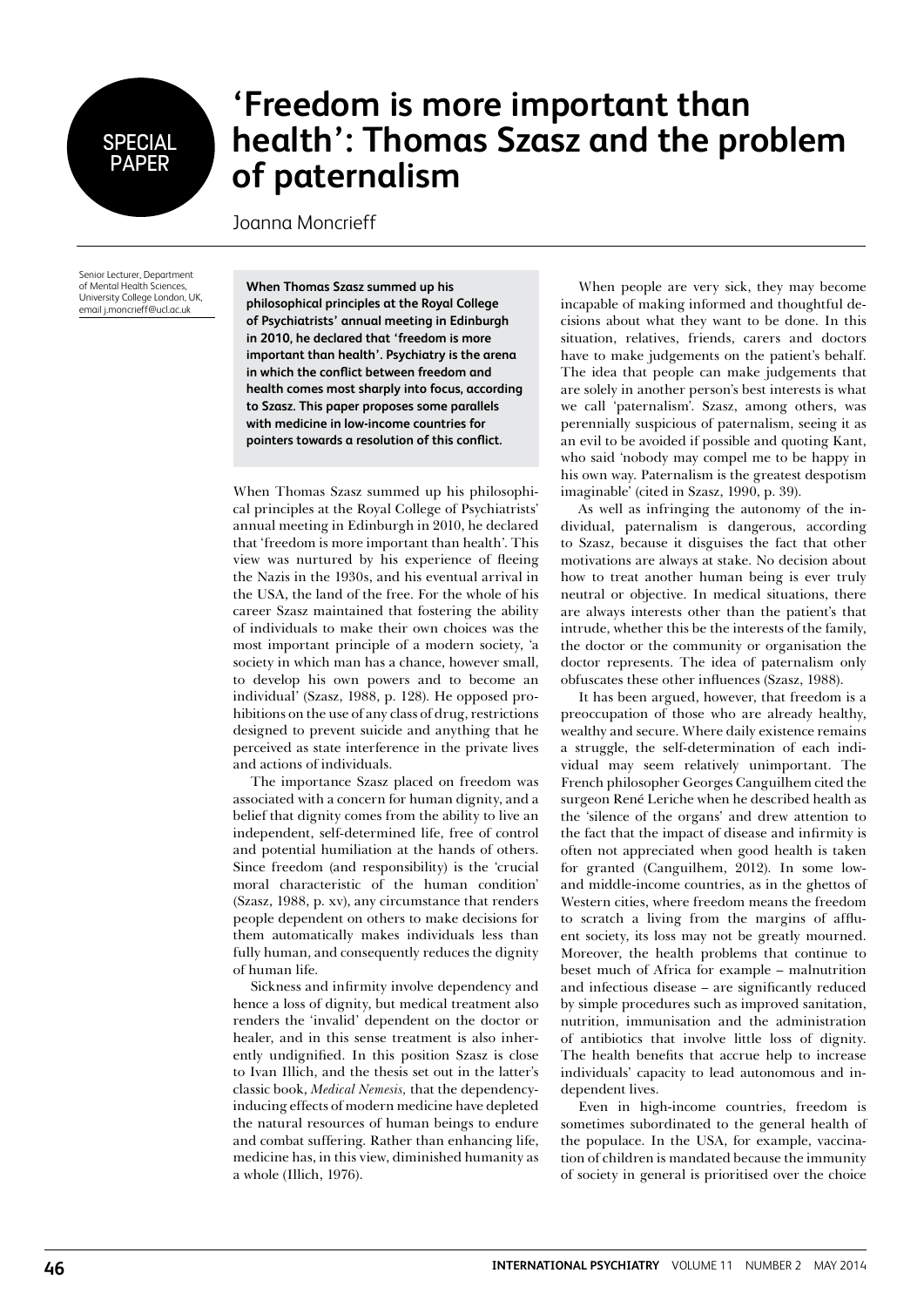of individual families. Similarly, many countries, including the UK, have public health laws that contain measures to enforce treatment of tuberculosis, including the forcible confinement of an infected individual if this is thought necessary.

Although Szasz may have acknowledged that a self-aware paternalism was necessary in the care of people who are seriously physically sick, he was critical of the extension of the paternalistic principle to other areas of life, including psychiatry. In fact, Szasz argued that the reason for constructing certain forms of behaviour as illness is precisely in order to justify managing them in a paternalistic fashion. Famously, for Szasz 'mental illness' is not the same sort of entity as a bodily illness or disease, and can be rightly understood as an illness only in a metaphorical sense. The metaphor has been mistaken for reality because of the social functions it serves, one of which is to provide a convenient mechanism for the management of socially disruptive and unpredictable behaviour.

The purpose of the concept of mental illness in this account is thus 'to disguise and render more palatable the bitter pill of moral conflict in human relations' (Szasz, 1970, p. 24). Defining such situations as the illness of a particular individual enables the freedom of that individual to be curtailed and interventions to adjust unwanted behaviour to be represented as 'treatment'. In other words, an individual can be subjected to the will of others, including being removed from society, confined in an institution and forced to take mind-altering substances, but these actions can be construed as being in the individual's 'best interests'. So psychiatry is the arena in which the conflict between freedom and health comes most sharply into focus, but it is also an artificial conflict, according to Szasz. The language of health and illness is only a gloss that is applied to the daily struggles that occur between people who want to behave in a certain way, and those who want them to behave otherwise.

Mental health problems do not need to be conceived of as illnesses in order to justify paternalistic intervention, however. Although ultimately rejected by the British government, the notion of basing mental health legislation on the concept of 'capacity' has been proposed by various commentators, including the government-appointed Richardson committee in 1999 (Department of Health, 1999). Under these proposals, intervention that was judged to be in an individual's 'best interests' could be justified when that individual was deemed to have lost the capacity to make rational decisions, whether the loss of capacity was occasioned by a bona fide brain disease or an episode of mental disturbance that would be diagnosed as a mental disorder of some kind.

Reservations about paternalism apply regardless of how mental disorder is conceptualised, and judgements about the nature of 'incapacity' and what really constitutes the individual's 'best interests' are always going to be subjective. Removing the link with illness might make the nature and purpose of coercive interventions in psychiatry more apparent, however.

Szasz felt that individuals should not be forced to receive an intervention they do not want, even if their life without such an intervention appears to be squalid, limited, unrewarding and uncomfortable. In contrast to physical medicine, where paternalism might sometimes be a necessary evil, in psychiatry it is unacceptable, because it denies human beings the dignity of making their own choices, however unwise or self-destructive those choices might sometimes seem to be. Reflecting on Canguilhem's insights, however, suggests that, although from the point of view of sanity it may be possible to value the dignity of human freedom above the ability to function in the actual world, someone has to have a basic level of rational capacity in order to make that judgement. When this is impaired, then a paternalistic approach that aims to restore that capacity could be seen as supporting human dignity and autonomy, rather than depleting them.

Psychiatrists who work with people who are severely mentally ill face these dilemmas daily. Do they leave patients who are deeply psychotic to themselves, allowing them to sink into a state of extreme apathy and internal preoccupation, or do they force them to take antipsychotic medication that might restore some degree of contact with the external world? Similarly, do they attempt to engage such individuals in some social interaction that, initially at least, they might resist, in order to try and establish what appears to be a more rewarding and socially engaged life? If all patients woke up from their psychosis and thanked their psychiatrists for restoring them to sanity, the quandary would not exist. But most do not. Many people who are forced to receive psychiatric treatment, such as antipsychotic drugs, against their wishes either feel they have not benefited, or that the benefits do not outweigh the negative impact of the treatment. Although symptoms may be reduced, some people feel that an important aspect of their personality has been lost too, and that their mental life has become more limited. One patient summed up the dilemma like this: 'In losing my periods of madness, I have had to pay with my soul' (Wescott, 1979, p. 989).

Using forced treatment to increase autonomy in mental health services is thus fraught with difficulties. It is impossible to predict reliably who is likely to appreciate the effects of treatment and who might feel diminished by them. Again, a parallel with medicine in low- and middle-income countries might provide pointers to a solution.

Although the benefits of simple health measures such as improved sanitation appear obvious, they may still be resented and resisted if they are imposed from outside. Only when healthcare is designed and implemented by the community itself will it be able to foster the development of capable and autonomous individuals. In a similar way, society as a whole needs to take responsibility for the things we do to people who are